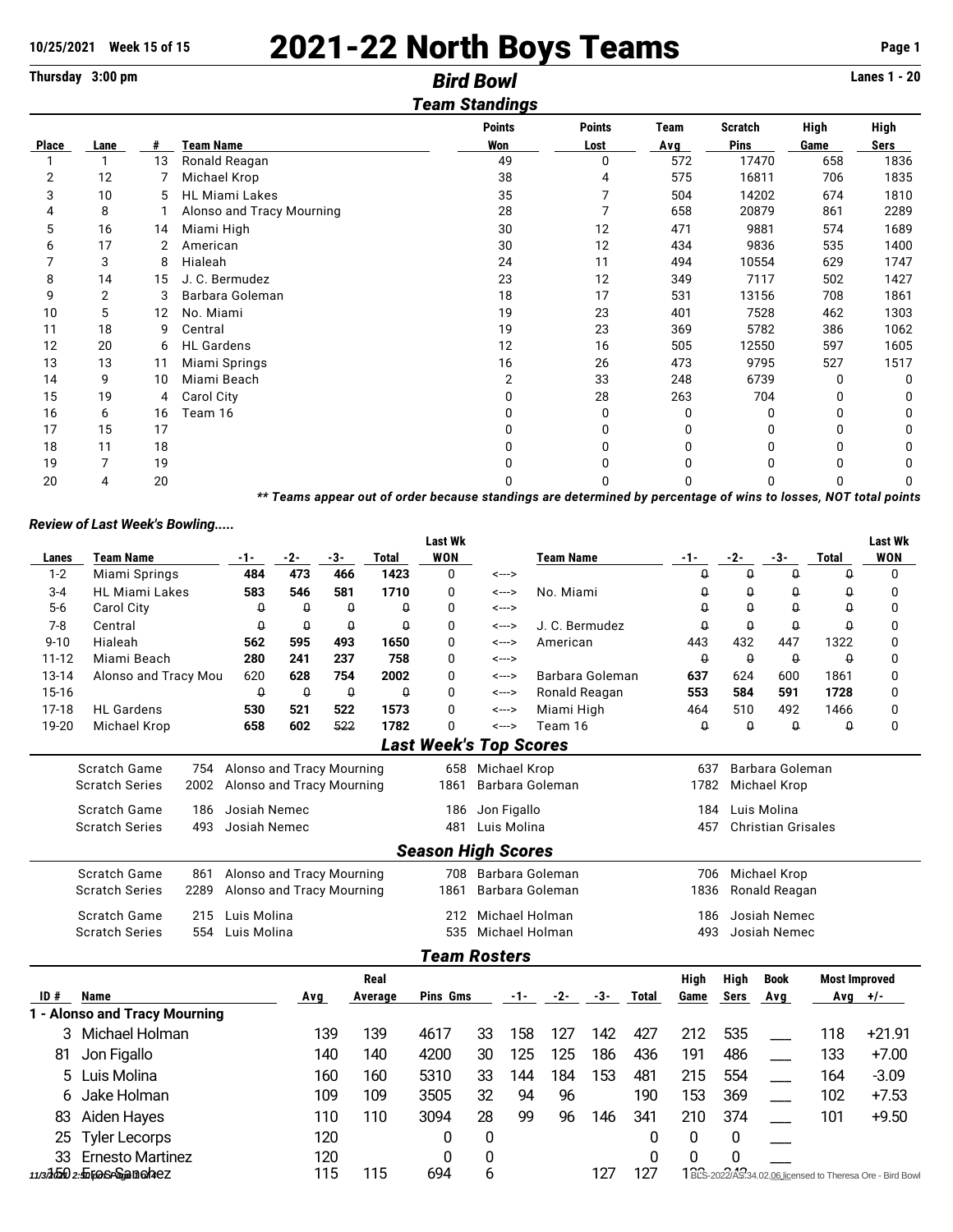| 10/25/2021     | <b>Week 15 of 15</b>      | 2021-22 North Boys Teams |                 |          |              |       |       |     |              |              |              |                           |     | Page 2                            |
|----------------|---------------------------|--------------------------|-----------------|----------|--------------|-------|-------|-----|--------------|--------------|--------------|---------------------------|-----|-----------------------------------|
| ID#            | Name                      | Avg                      | Real<br>Average | Pins Gms |              | $-1-$ | $-2-$ | -3- | <b>Total</b> | High<br>Game | High<br>Sers | <b>Book</b><br><b>Avg</b> |     | <b>Most Improved</b><br>Avg $+/-$ |
| 2 - American   |                           |                          |                 |          |              |       |       |     |              |              |              |                           |     |                                   |
| 7              | <b>Caric White</b>        | 91                       | 91              | 2099     | 23           | 95    | 72    | 104 | 271          | 127          | 329          |                           | 94  | $-2.74$                           |
| 8              | Samuel JeanPierre         | 86                       | 86              | 1299     | 15           | 80    | 128   | 93  | 301          | 128          | 301          |                           | 83  | $+3.60$                           |
| 9              | Samuel Trice-Henley       | 77                       | 77              | 1009     | 13           | 83    | 56    |     | 139          | 118          | 276          |                           | 79  | $-1.38$                           |
| 32             | <b>Wesley Belle</b>       | 86                       | 86              | 1734     | 20           | 106   | 80    | 89  | 275          | 122          | 306          |                           | 85  | $+1.70$                           |
| 112            | David Quinland            | 94                       | 94              | 1894     | 20           | 79    | 96    | 84  | 259          | 137          | 329          |                           | 91  | $+3.70$                           |
| 34             | <b>Tinsley Ohenhen</b>    | 77                       | 77              | 543      | 7            |       |       |     | 0            | 100          | 173          |                           |     |                                   |
| 37             | Christian Cameron         | 70                       | 70              | 495      | 7            |       |       | 77  | 77           | 87           | 156          |                           |     |                                   |
| 144            | Alex Petronilia           | 84                       | 84              | 763      | 9            |       |       |     | 0            | 104          | 270          |                           |     |                                   |
|                | 3 - Barbara Goleman       |                          |                 |          |              |       |       |     |              |              |              |                           |     |                                   |
| 38             | Josiah Nemec              | 122                      | 122             | 4051     | 33           | 186   | 147   | 160 | 493          | 186          | 493          |                           | 120 | $+2.76$                           |
| 39             | Rene Solano               | 86                       | 86              | 2607     | 30           | 84    | 128   | 86  | 298          | 191          | 345          |                           | 79  | $+7.90$                           |
| 40             | Jahmar Bogle              | 97                       | 97              | 2344     | 24           | 130   | 88    | 152 | 370          | 152          | 370          |                           | 89  | $+8.67$                           |
| 13             | Javier Liriano            | 138                      | 138             | 4168     | 30           | 131   | 158   | 126 | 415          | 183          | 447          |                           | 135 | $+3.93$                           |
| 145            | Oscar Garcia              | 88                       | 88              | 1333     | 15           | 106   | 103   | 76  | 285          | 124          | 296          |                           | 87  | $+1.87$                           |
| 4 - Carol City |                           |                          |                 |          |              |       |       |     |              |              |              |                           |     |                                   |
| 41             | Donnell White             | 89                       | 89              | 1617     | 18           | 86    | 80    | 88  | 254          | 126          | 361          |                           | 83  | $+6.83$                           |
| 42             | Dashaun Andrews           | 88                       | 88              | 264      | 3            |       |       |     | 0            | 93           | 264          |                           |     |                                   |
| 43             | Clark Seay                | 86                       | 86              | 259      | 3            |       |       |     | 0            | 91           | 259          |                           |     |                                   |
|                | 5 - HL Miami Lakes        |                          |                 |          |              |       |       |     |              |              |              |                           |     |                                   |
| 52             | Anthony Machado           | 78                       | 78              | 1176     | 15           |       |       |     | 0            | 126          | 230          |                           | 81  | $-2.60$                           |
| 53             | <b>Archie Mathis</b>      | 77                       | 77              | 1312     | 17           |       |       |     | 0            | 112          | 284          |                           | 75  | $+2.18$                           |
| 54             | Manuel Garriaga           | 119                      | 119             | 1788     | 15           | 98    | 101   | 110 | 309          | 152          | 383          |                           | 123 | $-3.80$                           |
| 55             | Diego Alfonso             | 117                      | 117             | 2707     | 23           | 129   | 98    | 130 | 357          | 158          | 421          |                           | 115 | $+2.70$                           |
| 115            | Matthew Webb              | 113                      | 113             | 2832     | 25           | 132   | 142   | 124 | 398          | 190          | 407          |                           | 104 | $+9.28$                           |
| 114            | Isiah Marcelin            | 118                      | 118             | 2840     | 24           | 95    | 98    | 112 | 305          | 159          | 416          |                           | 117 | $+1.33$                           |
| 57             | <b>Ric Rebrell</b>        | 96                       | 96              | 1547     | 16           | 129   | 107   | 105 | 341          | 129          | 341          |                           | 91  | $+5.69$                           |
|                | 6 - HL Gardens            |                          |                 |          |              |       |       |     |              |              |              |                           |     |                                   |
| 27             | <b>Christian Grisales</b> | 149                      | 149             | 3591     | 24           | 140   | 170   | 147 | 457          | 212          | 495          |                           | 141 | $+8.63$                           |
| 125            | Gabriel Montenagro        | 100                      | 100             | 2115     | 21           | 112   | 79    | 114 | 305          | 145          | 364          |                           | 97  | $+3.71$                           |
| 126            | <b>Alain Ustariz</b>      | 60                       | 60              | 180      | 3            |       |       |     | 0            | 74           | 180          |                           |     |                                   |
| 127            | Jayson Taveras            | 86                       | 86              | 2250     | 26           | 91    | 70    | 81  | 242          | 107          | 297          |                           | 85  | $+1.54$                           |
| 85             | <b>Crysthian Torres</b>   | 110                      | 110             | 2330     | 21           | 101   | 140   | 125 | 366          | 185          | 466          |                           | 99  | $+11.95$                          |
| 143            | Dylan Osorio              | 56                       | 56              | 843      | 15           |       |       | 55  | 55           | 90           | 215          |                           | 55  | $+1.20$                           |
| 148            | Roasniel Tamayo           | 77                       | 77              | 1241     | 16           | 86    | 62    |     | 148          | 126          | 299          |                           | 76  | $+1.56$                           |
|                | 7 - Michael Krop          |                          |                 |          |              |       |       |     |              |              |              |                           |     |                                   |
| 64             | <b>Matthew Martin</b>     | 118                      | 118             | 3073     | 26           | 157   | 126   | 115 | 398          | 215          | 398          |                           | 109 | $+9.19$                           |
| 65             | Aden Edwards              | 139                      | 139             | 4170     | 30           | 155   | 161   | 124 | 440          | 184          | 504          |                           | 140 | $-1.00$                           |
| 66             | Jonathan Nichols          | 90                       | 90              | 1090     | 12           |       |       |     | 0            | 111          | 296          |                           | 90  | $+0.83$                           |
| 67             | Rocco Lulinsky            | 127                      | 127             | 382      | 3            |       |       |     | 0            | 156          | 382          |                           |     |                                   |
| 68             | Jayden Belizaire          | 101                      | 101             | 2642     | 26           | 95    | 97    | 101 | 293          | 134          | 339          | $\overline{\phantom{a}}$  | 106 | $-4.38$                           |
| 69             | Matthew Leibovich         | 50                       | 50              | 50       | $\mathbf{1}$ |       |       |     | 0            | 50           | 50           |                           |     |                                   |
| 119            | David Buenos              | 115                      | 115             | 2898     | 25           | 141   | 125   | 101 | 367          | 184          | 454          |                           | 119 | $-3.08$                           |
| 120            | Edwin Sylvain             | 104                      | 104             | 2506     | 24           | 110   | 93    | 81  | 284          | 150          | 383          |                           | 97  | $+7.42$                           |
| 8 - Hialeah    |                           |                          |                 |          |              |       |       |     |              |              |              |                           |     |                                   |
| 63             | Adel Disla-Rivera         | 99                       | 99              | 2681     | 27           | 89    | 91    | 82  | 262          | 159          | 372          |                           | 98  | $+1.30$                           |
| 56             | Javier Carreno            | 70                       | 70              | 921      | 13           |       |       |     | 0            | 118          | 249          |                           | 69  | $+1.85$                           |
| 128            | <b>Anthony Bustamante</b> | 120                      | 120             | 2903     | 24           | 122   | 152   | 115 | 389          | 159          | 440          |                           | 112 | $+8.96$                           |
| 141            | George Matta              | 105                      | 105             | 1902     | 18           | 88    | 129   | 98  | 315          | 143          | 338          |                           | 104 | $+1.67$                           |
| 146            | Haizen Forero             | 100                      | 100             | 1509     | 15           | 173   | 122   | 115 | 410          | 173          | 410          |                           | 91  | $+9.60$                           |
| 147            | Sergueg Rios              | 91                       | 91              | 1010     | 11           | 90    | 101   | 83  | 274          | 158          | 359          |                           |     |                                   |
|                |                           |                          |                 |          |              |       |       |     |              |              |              |                           |     |                                   |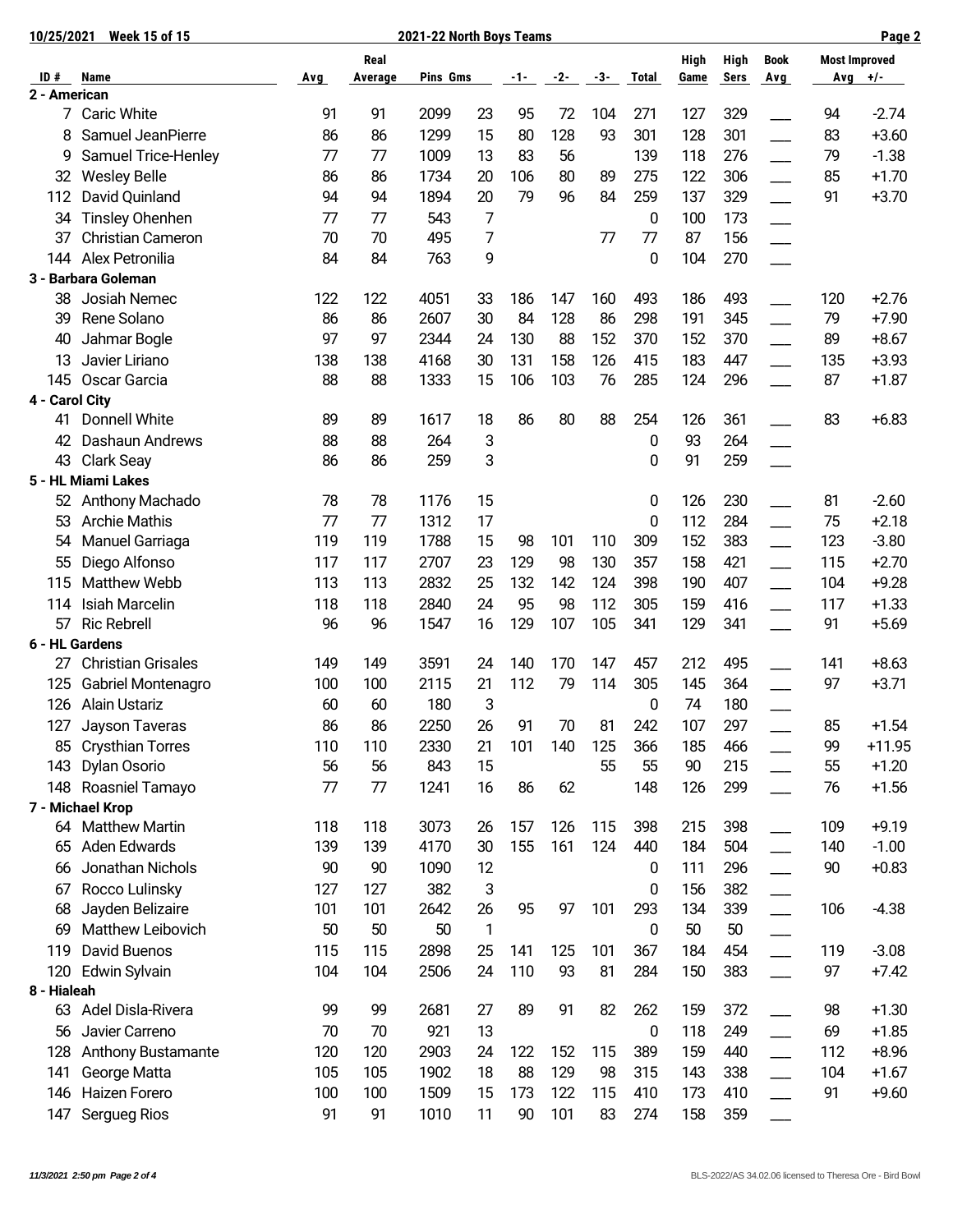| 10/25/2021  | <b>Week 15 of 15</b>               | 2021-22 North Boys Teams |         |          |    |       |         |     |              |      |             |                          | Page 3               |           |
|-------------|------------------------------------|--------------------------|---------|----------|----|-------|---------|-----|--------------|------|-------------|--------------------------|----------------------|-----------|
|             |                                    |                          | Real    |          |    |       |         |     |              | High | <b>High</b> | <b>Book</b>              | <b>Most Improved</b> |           |
| ID#         | Name                               | Avg                      | Average | Pins Gms |    | $-1-$ | -2-     | -3- | <b>Total</b> | Game | <b>Sers</b> | Avg                      |                      | $Avg$ +/- |
| 9 - Central |                                    |                          |         |          |    |       |         |     |              |      |             |                          |                      |           |
| 121         | Levi Clarke                        | 58                       | 58      | 880      | 15 |       |         |     | 0            | 80   | 207         |                          | 58                   | $+0.67$   |
| 22          | Daunte Lyons                       | 96                       | 96      | 1450     | 15 |       |         |     | 0            | 122  | 320         |                          | 98                   | $-1.33$   |
| 122         | <b>Terrance Bennett</b>            | 68                       | 68      | 1240     | 18 |       |         |     | 0            | 98   | 237         |                          | 70                   | $-1.11$   |
| 123         | <b>Christopher Ridney</b>          | 79                       | 79      | 1185     | 15 |       |         |     | 0            | 121  | 274         |                          | 79                   | 0.00      |
| 124         | Kader Kane                         | 68                       | 68      | 1027     | 15 |       |         |     | 0            | 98   | 249         |                          | 70                   | $-1.53$   |
|             | 10 - Miami Beach                   |                          |         |          |    |       |         |     |              |      |             |                          |                      |           |
| 108         | Jacob Latoni                       | 85                       | 85      | 2313     | 27 | 80    | 103     | 96  | 279          | 153  | 340         |                          | 75                   | $+10.67$  |
| 35          | Jonathan Latoni                    | 70                       | 70      | 1895     | 27 | 101   | 62      | 75  | 238          | 101  | 264         |                          | 60                   | $+10.19$  |
| 36          | George Lampon                      | 93                       | 93      | 2531     | 27 | 99    | 76      | 66  | 241          | 135  | 310         |                          | 95                   | $-1.26$   |
|             | 11 - Miami Springs                 |                          |         |          |    |       |         |     |              |      |             |                          |                      |           |
| 134         | <b>Alex Torossiall</b>             | 109                      | 109     | 2633     | 24 | 117   | 101     | 88  | 306          | 147  | 419         |                          | 105                  | $+4.71$   |
| 135         | <b>Ethan Alves</b>                 | 101                      | 101     | 2135     | 21 | 102   | 112     | 126 | 340          | 142  | 352         |                          | 98                   | $+3.67$   |
| 136         | <b>Emilio Matute</b>               | 88                       | 88      | 2122     | 24 | 88    | 83      | 99  | 270          | 138  | 334         |                          | 79                   | $+9.42$   |
| 137         | Chris Alvarez-Rodas                | 86                       | 86      | 1559     | 18 | 98    | 76      | 69  | 243          | 116  | 302         |                          | 86                   | $+0.61$   |
| 138         | Harry Volmar                       | 89                       | 89      | 1346     | 15 | 79    | 101     | 84  | 264          | 122  | 303         |                          | 90                   | $-0.27$   |
|             | 12 - No. Miami                     |                          |         |          |    |       |         |     |              |      |             |                          |                      |           |
| 48          | <b>Adonis Severe</b>               | 68                       | 68      | 1430     | 21 |       |         |     | 0            | 103  | 250         |                          | 60                   | $+8.10$   |
| 49          | Louis Lubens                       | 89                       | 89      | 1883     | 21 |       |         |     | 0            | 130  | 306         | $\overline{\phantom{0}}$ | 85                   | $+4.67$   |
| 50          | Andre Padilla                      | 82                       | 82      | 1734     | 21 |       |         |     | 0            | 122  | 282         |                          | 83                   | $-0.43$   |
| 51          | <b>Alabre Tedley</b>               | 94                       | 94      | 1708     | 18 |       |         |     | 0            | 126  | 337         |                          | 88                   | $+6.89$   |
| 142         | Sebastian Pineda                   | 68                       | 68      | 204      | 3  |       |         |     | 0            | 80   | 204         |                          |                      |           |
| 149         | <b>Christ Thomas</b>               | 63                       | 63      | 569      | 9  |       |         |     | 0            | 78   | 196         |                          |                      |           |
|             | 13 - Ronald Reagan                 |                          |         |          |    |       |         |     |              |      |             |                          |                      |           |
| 58          | Benjamin Vega                      | 105                      | 105     | 2946     | 28 | 90    | 86      | 102 | 278          | 145  | 369         |                          | 103                  | $+2.21$   |
| 59          | Christopher Kang                   | 105                      | 105     | 2417     | 23 |       |         |     | 0            | 137  | 366         |                          | 104                  | $+1.09$   |
| 60          | Marco Gardelin                     | 119                      | 119     | 2516     | 21 | 106   | 161     | 101 | 368          | 161  | 429         |                          | 116                  | $+3.81$   |
| 61          | <b>Harrinson Santos</b>            | 112                      | 112     | 3705     | 33 | 122   | 103     | 120 | 345          | 162  | 419         |                          | 96                   | $+16.27$  |
| 62          | <b>Christopher Bolanos</b>         | 131                      | 131     | 3947     | 30 | 140   | 120     | 127 | 387          | 183  | 454         |                          | 128                  | $+3.57$   |
| 133         | Rocco Scotto                       | 107                      | 107     | 1939     | 18 | 95    | 114     | 141 | 350          | 166  | 396         |                          | 99                   | $+8.72$   |
|             | 14 - Miami High                    |                          |         |          |    |       |         |     |              |      |             |                          |                      |           |
|             | 95 Xavier Alvarez                  | 123                      | 123     | 2600     | 21 |       | 114 156 | 114 | 384          | 156  | 422         |                          | 119                  | $+4.81$   |
| 96          | Daniel Garcia                      | 77                       | 77      | 1635     | 21 | 84    | 66      | 82  | 232          | 115  | 332         |                          | 72                   | $+5.86$   |
| 44          | Ivan Ruano                         | 96                       | 96      | 2123     | 22 | 102   | 83      | 130 | 315          | 130  | 325         |                          | 89                   | $+7.50$   |
| 45          | <b>Michael Porras</b>              | 60                       | 60      | 785      | 13 |       | 61      | 69  | 130          | 77   | 139         |                          | 59                   | $+1.38$   |
| 46          | Adam Ballard                       | 115                      | 115     | 2422     | 21 | 117   | 144     | 97  | 358          | 159  | 404         |                          | 111                  | $+4.33$   |
| 47          | <b>Matthew Porras</b>              | 53                       | 53      | 427      | 8  | 47    |         |     | 47           | 67   | 106         |                          |                      |           |
| 139         | Kevin Cabrera                      | 120                      |         | 0        | 0  |       |         |     | 0            | 0    | 0           |                          |                      |           |
|             | 15 - J. C. Bermudez                |                          |         |          |    |       |         |     |              |      |             |                          |                      |           |
| 102         | Hadi Alani                         | 91                       | 91      | 1651     | 18 |       |         |     | 0            | 111  | 293         |                          | 91                   | $+0.72$   |
| 129         | Jordyn Melendez                    | 84                       | 84      | 1097     | 13 |       |         |     | 0            | 111  | 322         |                          | 82                   | $+2.38$   |
| 130         | Alexander Avila                    | 68                       | 68      | 1165     | 17 |       |         |     | 0            | 107  | 247         |                          | 69                   | $-0.47$   |
| 131         | Leonardo Norman                    | 50                       | 50      | 454      | 9  |       |         |     | 0            | 71   | 167         |                          |                      |           |
|             |                                    | 56                       | 56      | 505      |    |       |         |     |              | 73   |             |                          |                      |           |
| 132         | David Rodriguez<br>Eduardo Padilla | 79                       |         |          | 9  |       |         |     | 0            | 119  | 181         |                          |                      |           |
| 101         |                                    |                          | 79      | 717      | 9  |       |         |     | 0            |      | 276         |                          |                      |           |
| 140         | Ricardo Pino                       | 127                      | 127     | 1528     | 12 |       |         |     | 0            | 167  | 444         |                          | 127                  | $+0.33$   |

- **16 Team 16**
- **17**
- **18**
- **19**
- **20**